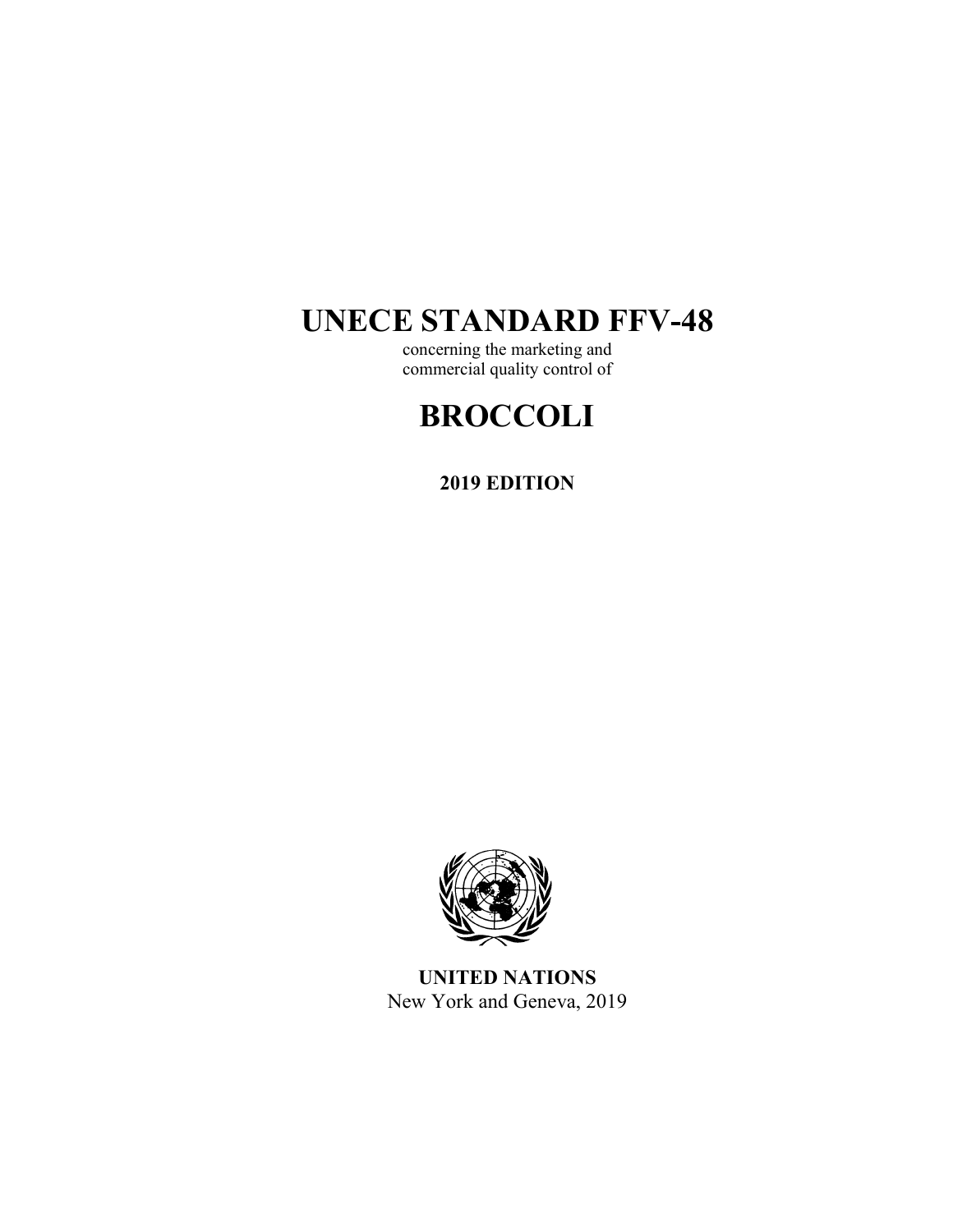#### **NOTE**

#### **Working Party on Agricultural Quality Standards**

The commercial quality standards developed by the Working Party on Agricultural Quality Standards of the United Nations Economic Commission for Europe (UNECE) help facilitate international trade, encourage highquality production, improve profitability and protect consumer interests. UNECE standards are used by governments, producers, traders, importers and exporters, and other international organizations. They cover a wide range of agricultural products, including fresh fruit and vegetables, dry and dried produce, seed potatoes, meat, cut flowers, eggs and egg products.

Any member of the United Nations can participate, on an equal footing, in the activities of the Working Party. For more information on agricultural standards, please visit our website <www.unece.org/trade/agr>.

The present Standard for Broccoli is based on document ECE/CTCSWP.7/2019/6, reviewed and adopted by the Working Party at its seventy-fifth session.

Aligned with the Standard Layout (2017)

The designations employed and the presentation of the material in this publication do not imply the expression of any opinion whatsoever on the part of the United Nations Secretariat concerning the legal status of any country, territory, city or area or of its authorities, or concerning the delimitation of its frontiers or boundaries. Mention of company names or commercial products does not imply endorsement by the United Nations.

All material may be freely quoted or reprinted, but acknowledgement is requested.

Please contact the following address with any comments or enquiries:

Agricultural Standards Unit Economic Cooperation and Trade Division United Nations Economic Commission for Europe Palais des Nations CH-1211 Geneva 10, Switzerland E-mail: agristandards@unece.org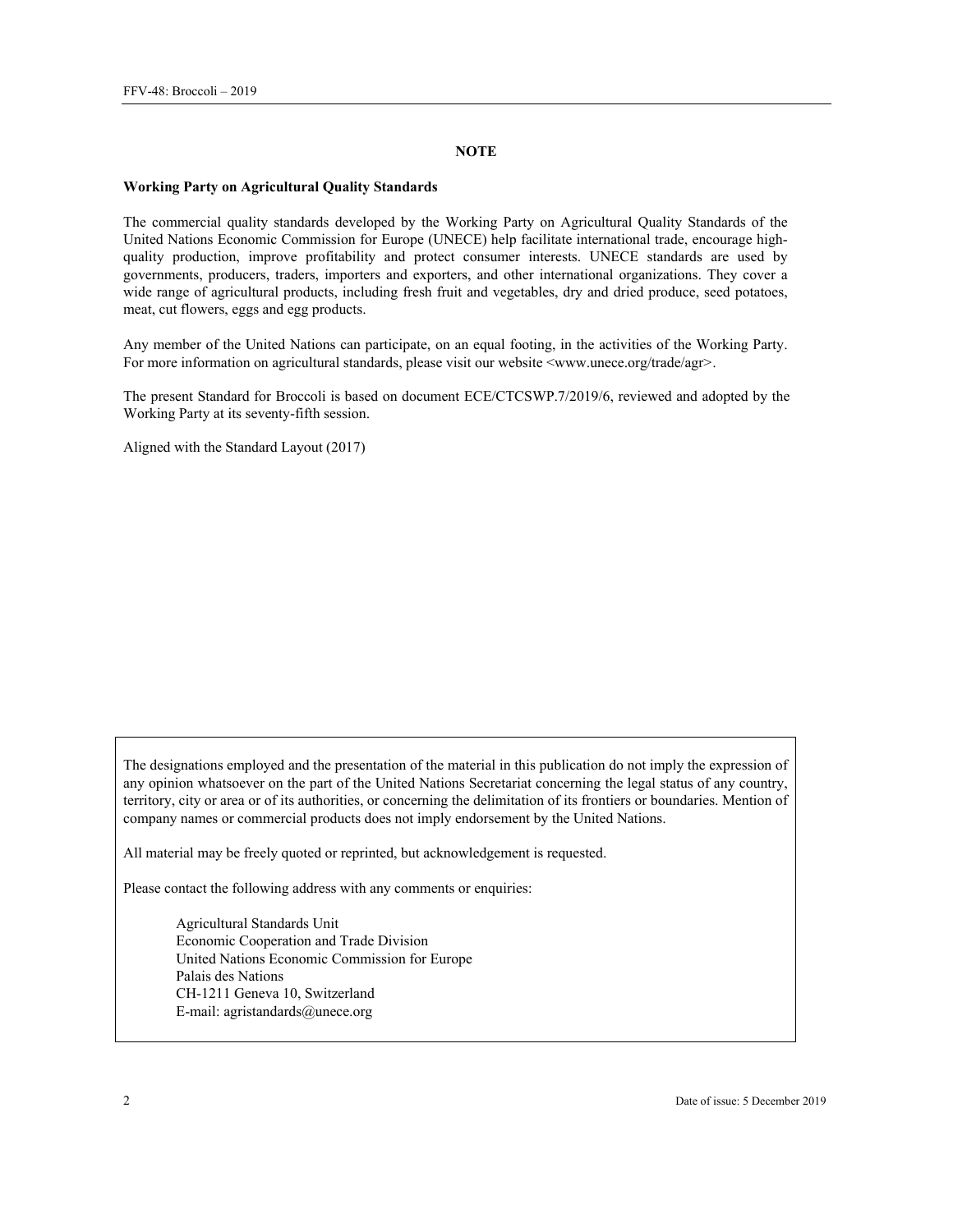# **UNECE Standard FFV-48 concerning the marketing and commercial quality control of broccoli (calabrese)**

# **I. Definition of produce**

This standard applies to broccoli of varieties (cultivars) grown from *Brassica oleracea* var. *italica* Plenck to be supplied fresh to the consumer, broccoli for industrial processing being excluded.

# **II. Provisions concerning quality**

The purpose of the standard is to define the quality requirements for broccoli-at the export control stage, after preparation and packaging.

However, if applied at stages following export, products may show in relation to the requirements of the standard:

- a slight lack of freshness and turgidity
- a slight deterioration due to their development and their tendency to perish.

The holder/seller of products may not display such products or offer them for sale, or deliver or market them in any manner other than in conformity with this standard. The holder/seller shall be responsible for observing such conformity.

# **A. Minimum requirements**

In all classes, subject to the special provisions for each class and the tolerances allowed, broccoli must be:

- intact; for the purpose of presentation some sprouts may be removed
- sound; produce affected by rotting or deterioration such as to make it unfit for consumption is excluded
- clean, practically free of any visible foreign matter
- fresh in appearance
- practically free from pests
- practically free from damage caused by pests
- free of abnormal external moisture; in the case where crushed ice is used traces of residual water are not considered to constitute abnormal moisture
- free of any foreign smell and/or taste.

The cut of the floral stem must be clean and as square as possible.

Hollow stems are not considered a defect provided the hollow part is sound, fresh and not discoloured.

The development and condition of broccoli must be such as to enable it: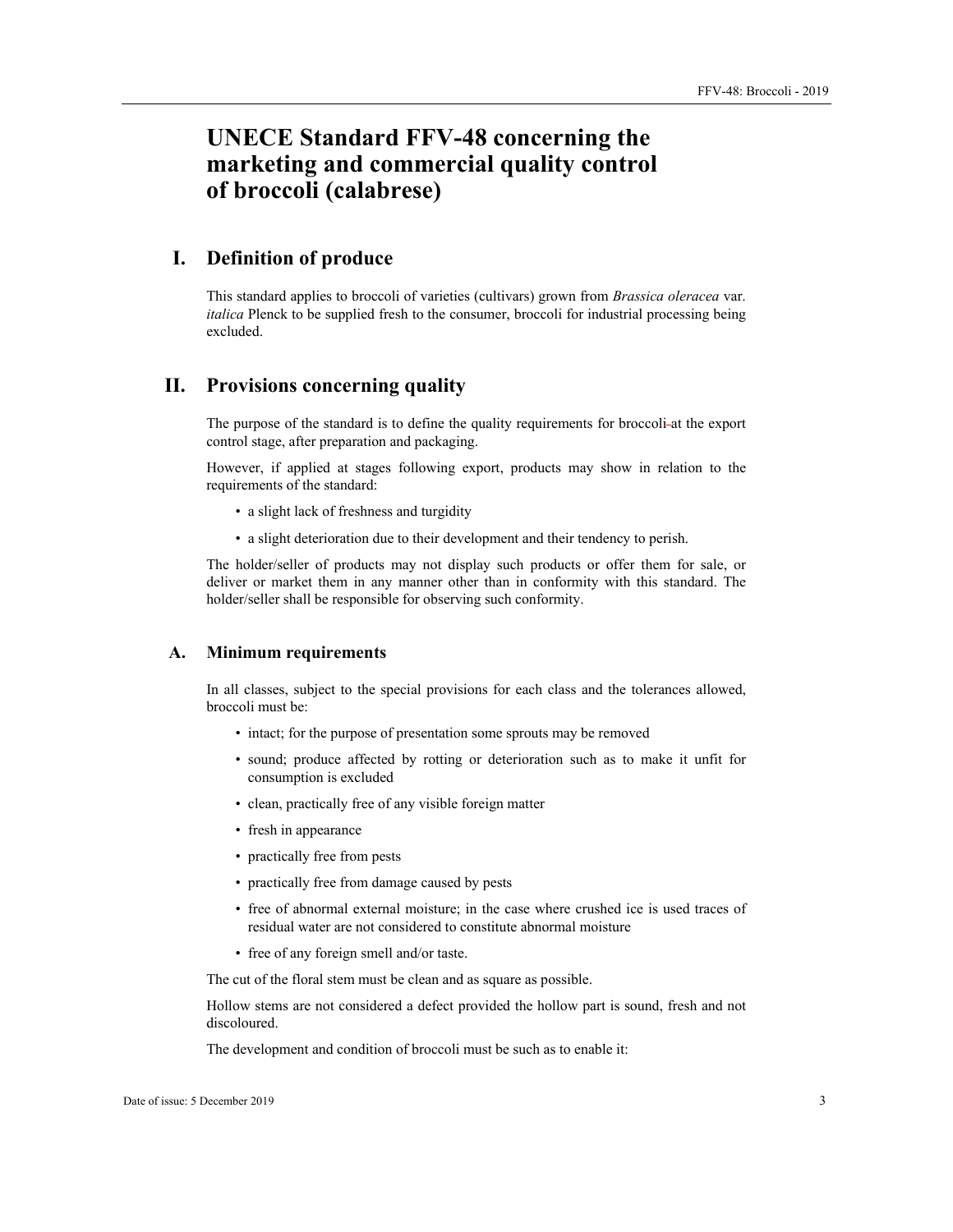- to withstand transportation and handling
- to arrive in satisfactory condition at the place of destination.

# **B. Classification**

Broccoli is classified in two classes, as defined below:

#### **(i) Class I**

Broccoli in this class must be of good quality. It must be characteristic of the variety and/or commercial type.

Broccoli must be:

- firm and compact
- tightly-grained
- free of defects such as stains or traces of frost.

The buds must be fully closed.

The floral stem must be sufficiently tender and free of woodiness.

The following slight defects, however, may be allowed, provided these do not affect the general appearance of the produce, the quality, the keeping quality and presentation in the package:

- a slight defect in shape
- a slight defect in colouring.

Leaves extending above the head may be allowed provided these are green, sound, fresh and tender.

#### **(ii) Class II**

This class includes broccoli that do not qualify for inclusion in Class I but satisfy the minimum requirements specified above.

Broccoli may be:

- slightly loose and less compact
- less tightly-grained.

The buds must be practically closed.

The floral stem must be reasonably tender, and may have a trace of woodiness.

The following defects may be allowed, provided broccoli retains its essential characteristics as regards the quality, the keeping quality and presentation in the package:

- defects in shape
- defects in colouring
- slight bruising and injury.

Leaves extending above the head may be allowed provided these are green, sound, fresh and tender.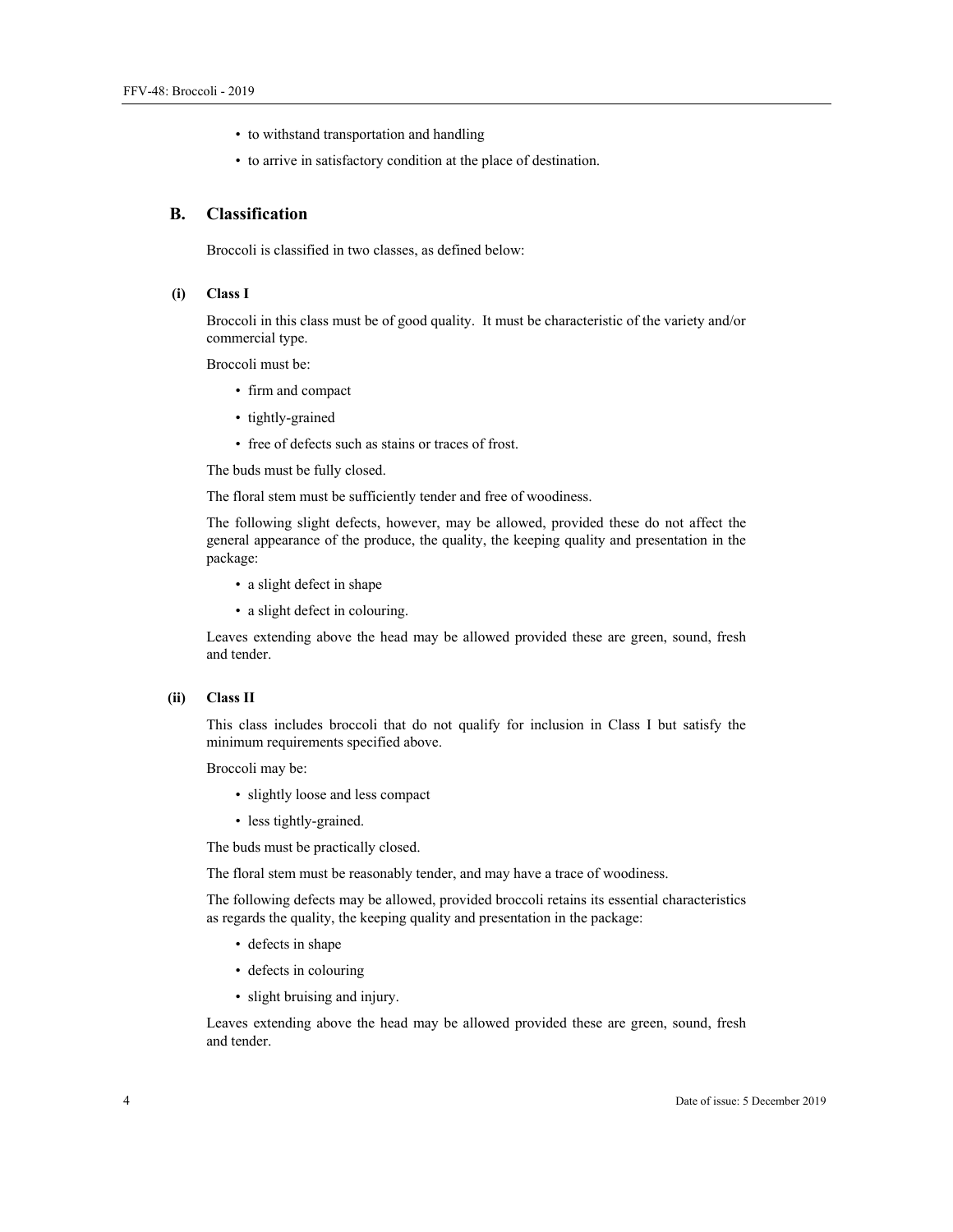# **III. Provisions concerning sizing**

Size is determined either by the diameter of the floral stem at the cut end or by the maximum diameter of the head.

The minimum size shall be:

- 8 mm for broccoli graded by diameter of the floral stem
- 2 cm for broccoli graded by the diameter of the head and presented prepacked or bunched
- 6 cm for broccoli graded by the diameter of the head.

In any case, the ratio between the diameter of the head and that of the floral stem in each package must not be less than 2:1.

The maximum size shall be 20 cm in height, except for long-stemmed type broccoli.

To ensure uniformity in size, the range in size between produce in the same package shall not exceed:

- 20 mm for broccoli graded by diameter of the floral stem
- 4 cm for broccoli graded by the diameter of the head if the smallest head has a diameter of less than 10 cm
- 8 cm for broccoli graded by the diameter of the head if the smallest head has a diameter of 10 cm or more.

For all prepacked or bunched produce, uniformity of size is not required.

The size requirements shall not apply to miniature produce.<sup>1</sup>

# **IV. Provisions concerning tolerances**

At all marketing stages, tolerances in respect of quality and size shall be allowed in each lot for produce not satisfying the requirements of the class indicated.

#### **A. Quality tolerances**

#### **(i) Class I**

A total tolerance of 10 per cent, by number or weight, of broccoli not satisfying the requirements of the class but meeting those of Class II is allowed. Within this tolerance not more than 1 per cent in total may consist of produce satisfying neither the requirements of Class II quality nor the minimum requirements, or of produce affected by decay.

 $\overline{a}$ 

<sup>&</sup>lt;sup>1</sup> Miniature broccoli refers to broccoli, which has been cultivated with the specific aim of obtaining broccoli of a small size. Broccoli which is not fully developed shall be excluded. All other requirements of the standard must be met.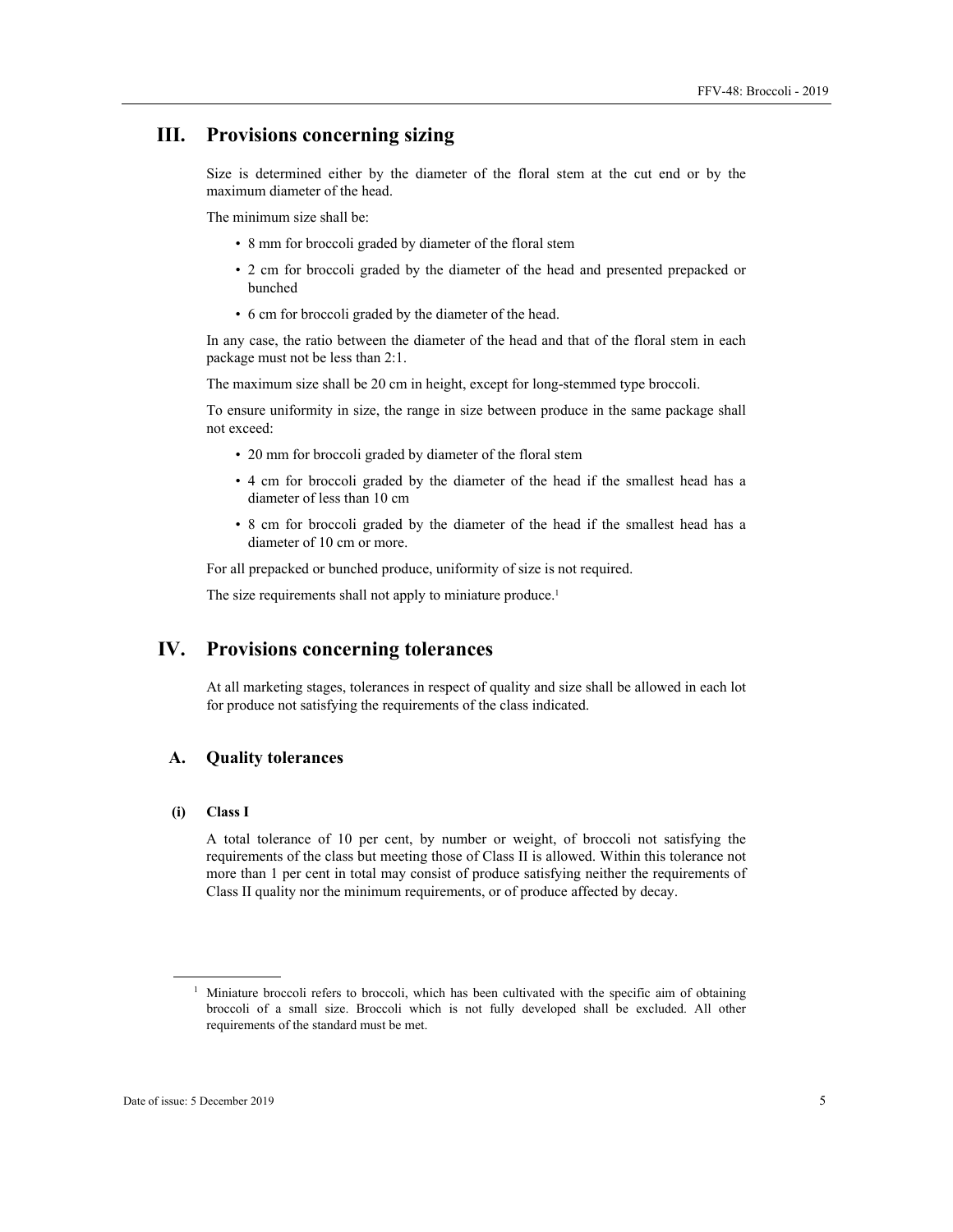#### **(ii) Class II**

A total tolerance of 10 per cent, by number or weight, of broccoli satisfying neither the requirements of the class nor the minimum requirements is allowed. Within this tolerance not more than 2 per cent in total may consist of produce affected by decay.

# **B. Size tolerances**

For all classes (if sized): a total tolerance of 10 per cent, by number or weight, of broccoli not satisfying the requirements as regards sizing is allowed.

# **V. Provisions concerning presentation**

## **A. Uniformity**

The contents of each package must be uniform and contain only broccoli of the same origin, variety or commercial type, quality and size (if sized).

Broccoli in Class I must be uniform in colouring.

However, a mixture of broccoli of distinctly different colours may be packed together in a package, provided they are uniform in quality and, for each colour concerned, in origin. However, in case of those mixtures uniformity in size is not required.

Miniature broccoli must be reasonably uniform in size. They may be mixed with other miniature products of a different species and origin.

The visible part of the contents of the package must be representative of the entire contents.

## **B. Packaging**

Broccoli must be packed in such a way as to protect the produce properly.

Where crushed ice is used, care must be taken to ensure the heads do not lie in melted water.

The materials used inside the package must be clean and of a quality such as to avoid causing any external or internal damage to the produce. The use of materials, particularly of paper or stamps bearing trade specifications, is allowed, provided the printing or labelling has been done with non-toxic ink or glue.

Packages must be free of all foreign matter.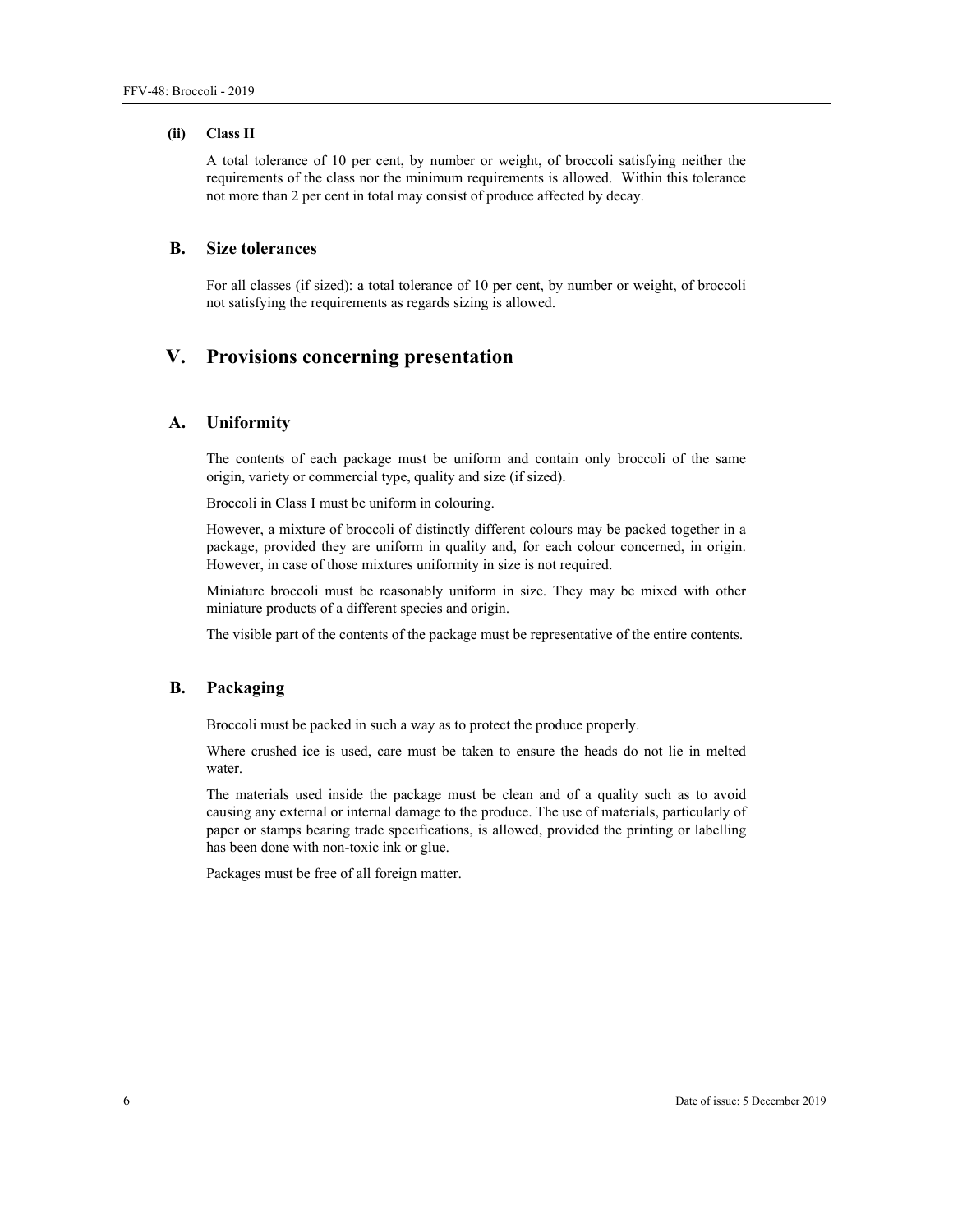# **VI. Provisions concerning marking**

Each package<sup>2</sup> must bear the following particulars, in letters grouped on the same side, legibly and indelibly marked, and visible from the outside:

## **A. Identification**

Packer and/or dispatcher/exporter:

Name and physical address (e.g. street/city/region/postal code and, if different from the country of origin, the country) or a code mark officially recognized by the national authority<sup>3</sup> if the country applying such a system is listed in the UNECE database.

#### **B. Nature of produce**

"Broccoli" or "Calabrese" if the contents are not visible from the outside

"Long stemmed type broccoli", or equivalent denomination where appropriate

 "Mixture of broccoli", or equivalent denomination, in the case of a mixture of distinctly different colours of broccoli. If the produce is not visible from the outside, the colours and the quantity of each in the package must be indicated.

Miniature broccoli, or other appropriate term for miniature produce. Where several species of miniature produce are mixed in the same package, all products and their respective origins must be mentioned.

# **C. Origin of produce**

- Country of origin<sup>4</sup> and, optionally, district where grown, or national, regional or local place name.
- In the case of a mixture of distinctly different colours of broccoli of different origins, the indication of each country of origin shall appear next to the name of the colour concerned.

## **D. Commercial specifications**

- Class
- Size (if sized) expressed as minimum and maximum diameter (floral stem in mm; head in cm), optional

 $\overline{a}$ 

<sup>&</sup>lt;sup>2</sup> These marking provisions do not apply to sales packages presented in packages. However, they do apply to sales packages (pre-packages) presented individually.

<sup>&</sup>lt;sup>3</sup> The national legislation of a number of countries requires the explicit declaration of the name and address. However, in the case where a code mark is used, the reference "packer and/or dispatcher (or equivalent abbreviations)" has to be indicated in close connection with the code mark, and the code mark should be preceded by the ISO 3166 (alpha) country/area code of the recognizing country, if not the country of origin. 4 The full or a commonly used name should be indicated.